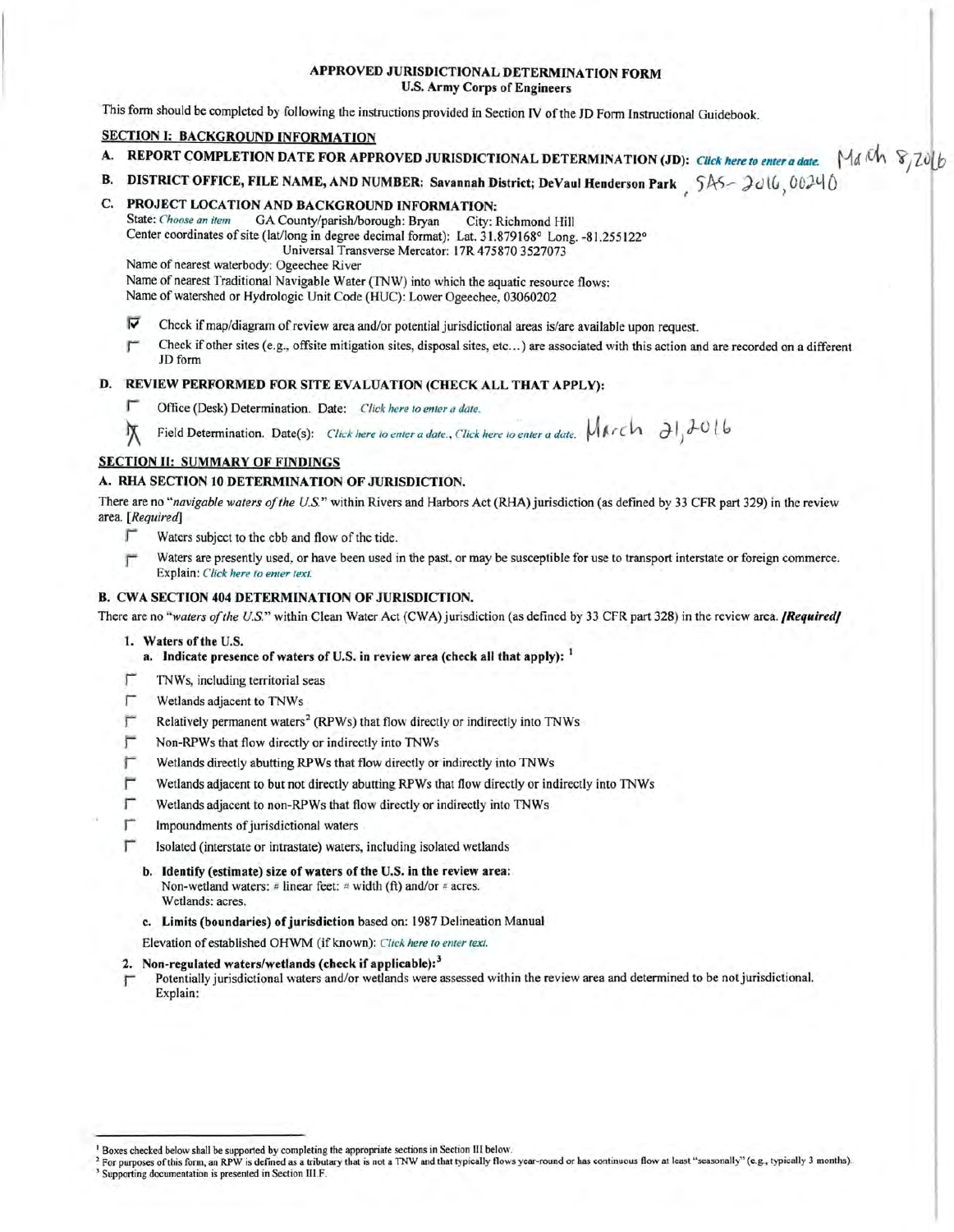# SECTION III: CWA ANALYSIS

## A. TNWs AND WETLANDS ADJACENT TO TNWs

The agencies will assert jurisdiction over TNWs and wetlands adjacent to TNWs. Ifthe aquatic resource is a TNW, complete Section Ill.A.I and Section 111.D.l. only; ifthe aquatic resource is a wetland adjacent to a TNW, complete Sections III.A.I and 2 and Section 111.D.1.; otherwise, see Section 111.B below.

- 1. TNW Identify TNW: *Click here to enter text.* Summarize rationale supporting determination: *Click here to enter text.*
- 2. Wetland adjacent to TNW

Summarize rationale supporting conclusion that wetland is "adjacent": *Click here to enter text.* 

#### B. CHARACTERISTICS OF TRIBUTARY (THAT IS NOT A TNW) AND ITS ADJACENT WETLANDS (IF ANY):

This section summarizes information regarding characteristics ofthe tributary and its adjacent wetlands, if any, and it helps determine whether or not the standards for jurisdiction established under *Rapanos* have been met.

The agencies will assert jurisdiction over non-navigable tributaries of TNWs where the tributaries are "relatively permanent waters" (RPWs}, i.e. tributaries that typically flow year-round or have continuous flow at least seasonally (e.g., typically 3 months). A wetland that directly abuts an RPW is also jurisdictional. Ifthe aquatic resource is not a TNW, but has year-round (perennial) flow, skip to Section III.D.2. If the aquatic resource is a wetland directly abutting a tributary with perennial flow, skip to Section III.D.4.

A wetland that is adjacent to but that does not directly abut an RPW requires a significant nexus evaluation. Corps districts and EPA regions will include in the record any available information that documents the existence of a significant nexus between a relatively permanent tributary that is not perennial (and its adjacent wetlands if any) and a traditional navigable water, even though a significant nexus finding is not required as a matter of law.

If the waterbody<sup>4</sup> is not an RPW, or a wetland directly abutting an RPW, a JD will require additional data to determine if the waterbody has a significant nexus with a TNW. If the tributary has adjacent wetlands, the significant nexus evaluation must consider the tributary in combination with all of its adjacent wetlands. This significant nexus evaluation that combines, for analytical purposes, the tributary and all of its adjacent wetlands is used whether the review area identified in the JD request is the tributary, or its adjacent wetlands, or both. Ifthe JD covers a tributary with adjacent wetlands, complete Section 111.B.1 for the tributary, Section 111.B.2 for any onsite wetlands, and Section 111.B.3 for all wetlands adjacent to that tributary, both onsite and offsite. The determination whether a significant nexus exists is determined in Section 111.C below.

1. Characteristics of non-TNWs that flow directly or indirectly into TNW

(i) General Area Conditions:

Watershed size: *#Choose an item.* Drainage area: # *Choose an item.* 

Average annual rainfall: # inches Average annual snowfall: # inches

## (ii) Physical Characteristics:

(a) Relationship with TNW:

Tributary flows directly into TNW.

:f' Tributary flows through *Choose an item.* tributaries before entering TNW.

Project waters are *Choose an item.* river miles from TNW. Project waters are *Choose an item.* river miles from RPW. Project waters are *Choose an item.* aerial (straight) miles from TNW. Project waters are *Choose an item.* aerial (straight) miles from RPW. Project waters cross or serve as state boundaries. Explain: *Click here to enter text.* 

Identify flow route to TNW<sup>5</sup>: *Click here to enter text.* Tributary stream order, if known: *Click here to emer text.* 

# (b) General Tributary Characteristics (check all that apply):

Tributary is: F Natural

- Artificial (man-made). Explain: *Click here to enter text*.
- Manipulated (man-altered). Explain: *Click here to enter text.*

<sup>4</sup> Note that the Instructional Guidebook contains additional information regarding swales, ditches, washes, and erosional features generally and in the arid West. ' Flow route can be described by identifying, e.g., tributary a, which flows through the review area, to flow into tributary b, which then flows into TNW.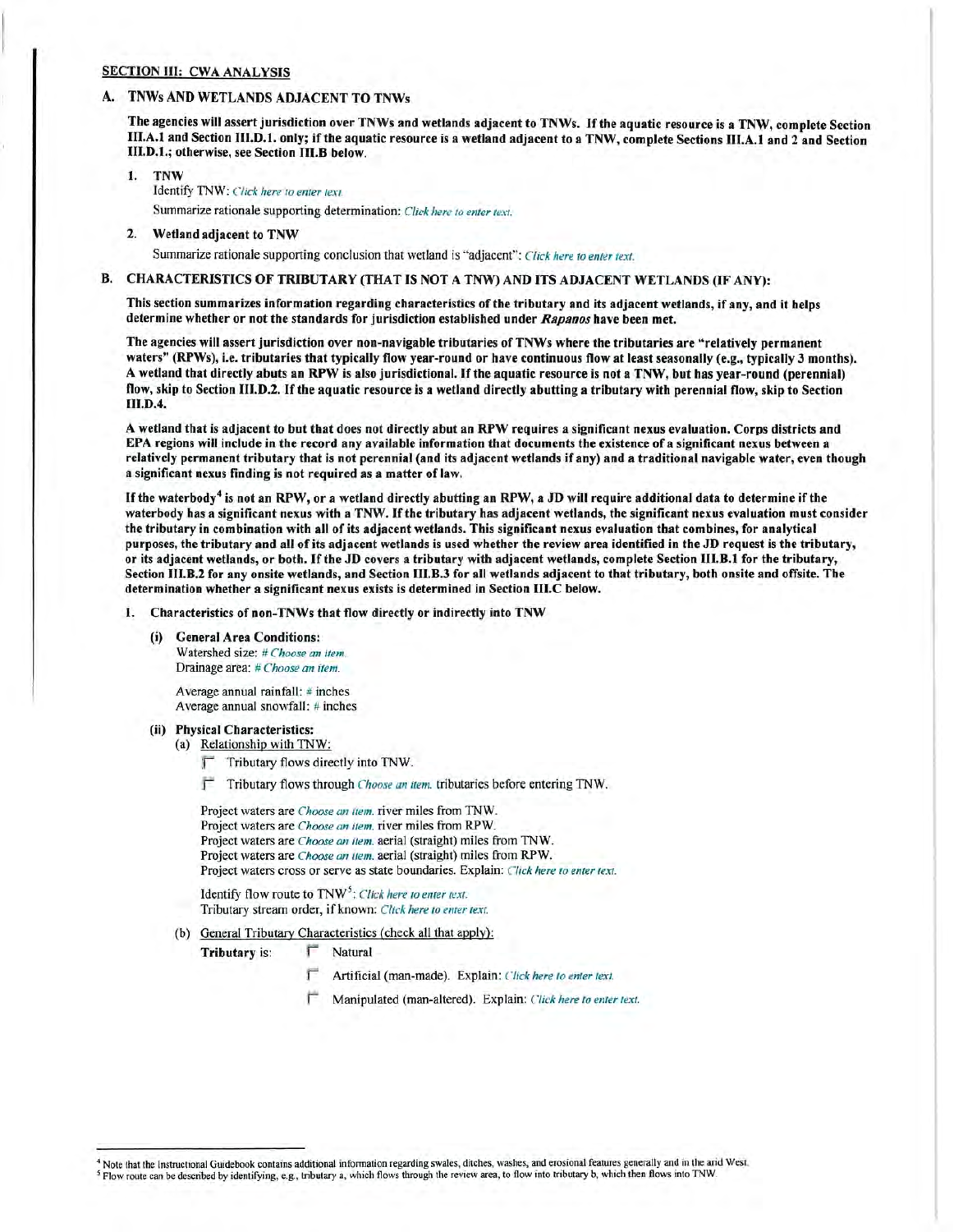|  | Tributary properties with respect to top of bank (estimate):<br>Average width: # feet<br>Average depth: # feet<br>Average side slopes: Choose an item.                                                                                                          |                                                                                                                                                                                                                                                                                     |   |        |     |                                     |                                                            |  |  |  |
|--|-----------------------------------------------------------------------------------------------------------------------------------------------------------------------------------------------------------------------------------------------------------------|-------------------------------------------------------------------------------------------------------------------------------------------------------------------------------------------------------------------------------------------------------------------------------------|---|--------|-----|-------------------------------------|------------------------------------------------------------|--|--|--|
|  | Primary tributary substrate composition (check all that apply):                                                                                                                                                                                                 |                                                                                                                                                                                                                                                                                     |   |        |     |                                     |                                                            |  |  |  |
|  | Γ                                                                                                                                                                                                                                                               | <b>Silts</b>                                                                                                                                                                                                                                                                        | г | Sands  |     | г                                   | Concrete                                                   |  |  |  |
|  |                                                                                                                                                                                                                                                                 | Cobbles                                                                                                                                                                                                                                                                             | Г | Gravel |     |                                     | Muck                                                       |  |  |  |
|  |                                                                                                                                                                                                                                                                 | Г<br>Vegetation. Type/% cover: Click here to enter text.<br>Bedrock                                                                                                                                                                                                                 |   |        |     |                                     |                                                            |  |  |  |
|  | Other. Explain: Click here to enter text.                                                                                                                                                                                                                       |                                                                                                                                                                                                                                                                                     |   |        |     |                                     |                                                            |  |  |  |
|  |                                                                                                                                                                                                                                                                 | Tributary condition/stability [e.g., highly eroding, sloughing banks]. Explain: Click here to enter text.<br>Presence of run/riffle/pool complexes. Explain: Click here to enter text.<br>Tributary geometry: Choose an item.<br>Tributary gradient (approximate average slope): #% |   |        |     |                                     |                                                            |  |  |  |
|  | $(c)$ Flow:<br>Tributary provides for: Choose an item.<br>Estimate average number of flow events in review area/year: Choose an item.<br>Describe flow regime: Click here to enter text.<br>Other information on duration and volume: Click here to enter text. |                                                                                                                                                                                                                                                                                     |   |        |     |                                     |                                                            |  |  |  |
|  | Surface flow is: Choose an item. Characteristics: Click here to enter text.                                                                                                                                                                                     |                                                                                                                                                                                                                                                                                     |   |        |     |                                     |                                                            |  |  |  |
|  | Subsurface flow: Choose an item. Explain findings: Click here to enter text.<br>□ Dye (or other) test performed: Click here to enter text.                                                                                                                      |                                                                                                                                                                                                                                                                                     |   |        |     |                                     |                                                            |  |  |  |
|  | Tributary has (check all that apply):<br>F   Bed and banks                                                                                                                                                                                                      |                                                                                                                                                                                                                                                                                     |   |        |     |                                     |                                                            |  |  |  |
|  | $\Box$ OHWM <sup>6</sup> (check all indicators that apply):                                                                                                                                                                                                     |                                                                                                                                                                                                                                                                                     |   |        |     |                                     |                                                            |  |  |  |
|  |                                                                                                                                                                                                                                                                 | $\Box$ clear, natural line impressed on the bank $\Box$ the presence of litter and debris                                                                                                                                                                                           |   |        |     |                                     |                                                            |  |  |  |
|  |                                                                                                                                                                                                                                                                 | $\Box$ changes in the character of soil                                                                                                                                                                                                                                             |   |        |     |                                     | $\Box$ destruction of terrestrial vegetation               |  |  |  |
|  |                                                                                                                                                                                                                                                                 | $\Box$ shelving                                                                                                                                                                                                                                                                     |   |        | п   | the presence of wrack line          |                                                            |  |  |  |
|  |                                                                                                                                                                                                                                                                 | $\Box$ vegetation matted down, bent, or absent $\Box$                                                                                                                                                                                                                               |   |        |     | sediment sorting                    |                                                            |  |  |  |
|  |                                                                                                                                                                                                                                                                 | $\Box$ leaf litter disturbed or washed away                                                                                                                                                                                                                                         |   |        | FГ. | scour                               |                                                            |  |  |  |
|  |                                                                                                                                                                                                                                                                 | $\Box$ sediment deposition                                                                                                                                                                                                                                                          |   |        |     |                                     | $\Box$ multiple observed or predicted flow events          |  |  |  |
|  |                                                                                                                                                                                                                                                                 | $\Gamma$ water staining                                                                                                                                                                                                                                                             |   |        | л   |                                     | abrupt change in plant community (Tick here to enter text. |  |  |  |
|  | $\Box$ other (list): Click here to enter text.<br>  Discontinuous OHWM. <sup>7</sup> Explain: Click here to enter text.                                                                                                                                         |                                                                                                                                                                                                                                                                                     |   |        |     |                                     |                                                            |  |  |  |
|  | If factors other than the OHWM were used to determine lateral extent of CWA jurisdiction (check all that apply):<br>F   High Tide Line indicated by:<br>F   Mean High Water Mark indicated by:                                                                  |                                                                                                                                                                                                                                                                                     |   |        |     |                                     |                                                            |  |  |  |
|  |                                                                                                                                                                                                                                                                 | $\Box$ oil or scum line along shore objects                                                                                                                                                                                                                                         |   |        |     | $\Gamma$ survey to available datum; |                                                            |  |  |  |
|  |                                                                                                                                                                                                                                                                 | $\Box$ fine shell or debris deposits (foreshore) $\Box$ physical markings;                                                                                                                                                                                                          |   |        |     |                                     |                                                            |  |  |  |
|  |                                                                                                                                                                                                                                                                 | $\Gamma$ physical markings/characteristics                                                                                                                                                                                                                                          |   |        |     |                                     | $\Box$ vegetation lines/changes in vegetation types.       |  |  |  |
|  |                                                                                                                                                                                                                                                                 | tidal gauges                                                                                                                                                                                                                                                                        |   |        |     |                                     |                                                            |  |  |  |
|  |                                                                                                                                                                                                                                                                 |                                                                                                                                                                                                                                                                                     |   |        |     |                                     |                                                            |  |  |  |

#### (iii) Chemical Characteristics:

Characterize tributary (e.g., water color is clear, discolored, oily film; water quality; general watershed characteristics, etc.). Explain: *Click here to enter text.* 

Identify specific pollutants, if known: *Click here to enter text.* 

<sup>&</sup>lt;sup>6</sup>A natural or man-made discontinuity in the OHWM does not necessarily sever jurisdiction (e.g., where the stream temporarily flows underground, or where the OHWM has been removed by development or agricultural practices) 7lbid.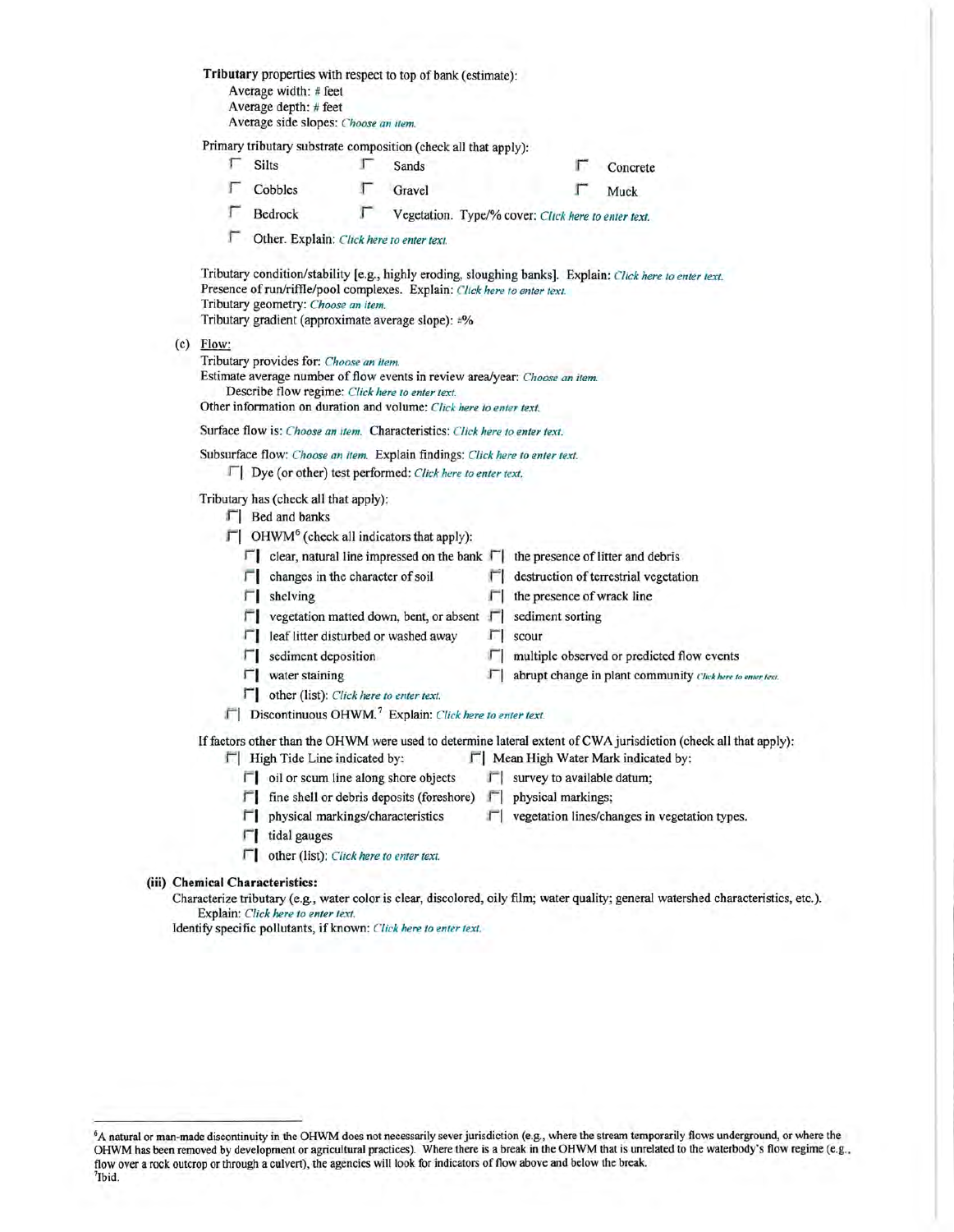# (iv) **Biological Characteristics. Channel supports (check all that apply):**

- *<u>F</u> Riparian corridor. Characteristics (type, average width): Click here to enter text.*
- **r** Wetland fringe. Characteristics: *Click here to emer text.*
- $\Gamma$  Habitat for:
	- F Federally Listed species. Explain findings: *Click here to enter text*.
	- F Fish/spawn areas. Explain findings: *Click here to enter text.*
	- $□$  Other environmentally-sensitive species. Explain findings: *Click here to enter text.*
	- r Aquatic/wildlife diversity. Explain findings: *Click here to enter 1ext.*

# **2. Characteristics of wetlands adjacent to non-TNW that flow directly or indirectly into TNW**

# **(i) Physical Characteristics:**

- (a) General Wetland Characteristics:
	- Properties:

Wetland size: # acres Wetland type. Explain: *Click here to enter text.* 

Wetland quality. Explain: *Click here to enter text.* 

Project wetlands cross or serve as state boundaries. Explain: *Click here to enter text.* 

- (b) General Flow Relationship with Non-TNW:
	- Flow is: *Choose an item.* Explain: *Click here to emer text.*

Surface flow is: *Choose an item.* Characteristics: *Click here* to *enter text.* 

Subsurface flow: *Choose an item.* Explain findings: *Click here to enter text.* 

J I Dye (or other) test performed: *Click here to enter text.* 

- (c) Wetland Adjacency Determination with Non-TNW:
	- $\Gamma$  Directly abutting
	- rj Not directly abutting
		- $\Gamma$  **Discrete wetland hydrologic connection.** Explain: *Click here to enter text.*
		- **F** | Ecological connection. Explain: *Click here to enter text.*
		- r 1 Separated by berm/barrier. Explain: *Click here to enter text.*

### (d) Proximity (Relationship) to TNW

Project wetlands are *Choose an item.* river miles from TNW. Project waters are *C'hoose an item.* aerial (straight) miles from TNW. Flow is from: *Choose an item.* Estimate approximate location of wetland as within the *Choose an item*. floodplain.

#### **(ii) Chemical Characteristics:**

Characterize wetland system (e.g., water color is clear, brown, oil film on surface; water quality; general watershed characteristics; etc.). Explain: *Click here to enter text.* 

Identify specific pollutants, if known: Click here to enter text.

### **(iii) Biological Characteristics. Wetland supports (check all that apply):**

F | Riparian buffer. Characteristics (type, average width): *Click here to enter text.* 

- r 1 Vegetation type/percent cover. Explain: *Click here to enter text.*
- $\Box$  Habitat for:
	- *r* **1 Federally Listed species. Explain findings:** *Click here to enter text***.**
	- **r 1** Fish/spawn areas. Explain findings: *Click here to enter text.*
	- $\Gamma$  Other environmentally-sensitive species. Explain findings: *Click here to enter text.*
	- $\Gamma$  Aquatic/wildlife diversity. Explain findings: *Click here to enter text.*

#### **3. Characteristics of all wetlands adjacent to the tributary (if any)**

All wetland(s) being considered in the cumulative analysis: *Choose an item.* Approximately  $(*)$  acres in total are being considered in the cumulative analysis.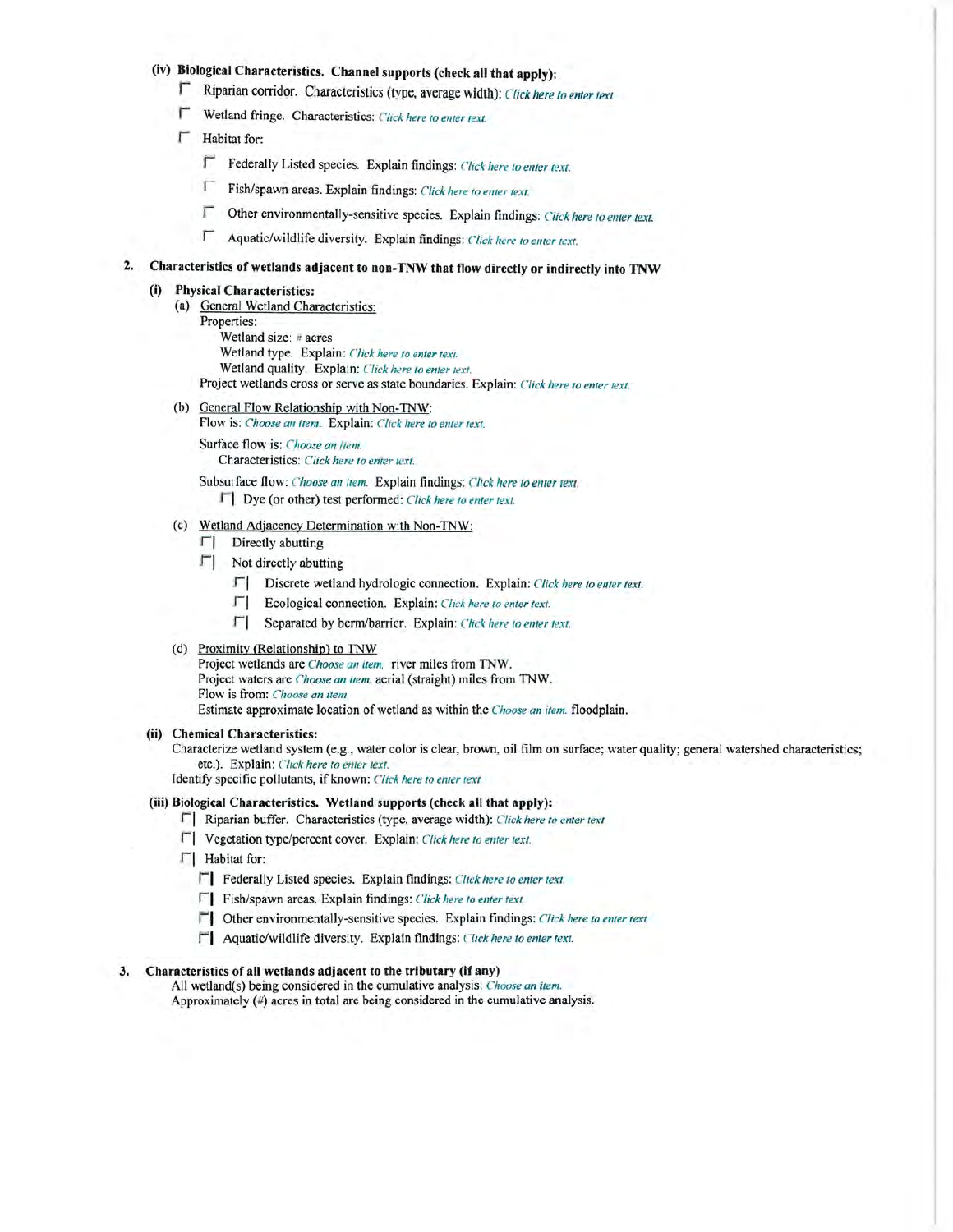For each wetland, specify the following:

| Directly abuts? (Y/N) | Size (in acres) | Directly abuts? (Y/N) | Size (in acres) |
|-----------------------|-----------------|-----------------------|-----------------|
|                       |                 |                       |                 |
|                       |                 |                       |                 |
|                       |                 |                       |                 |
|                       |                 |                       |                 |

Summarize overall biological, chemical and physical functions being performed: *Click here to enter text*.

# C. SIGNIFICANT NEXUS DETERMINATION

A significant nexus analysis will assess the flow characteristics and functions of the tributary itself and the functions performed by any wetlands adjacent to the tributary to determine if they significantly affect the chemical, physical, and biological integrity of a TNW. For each of the following situations, a significant nexus exists ifthe tributary, in combination with all of its adjacent wetlands, has more than a speculative or insubstantial effect on the chemical, physical and/or biological integrity of a TNW. Considerations when evaluating significant nexus include, but are not limited to the volume, duration, and frequency of the flow ofwater in the tributary and its proximity to a TNW, and the functions performed by the tributary and all its adjacent wetlands. It is not appropriate to determine significant nexus based solely on any specific threshold of distance (e.g. between a tributary and its adjacent wetland or between a tributary and the TNW). Similarly, the fact an adjacent wetland lies within or outside of a floodplain is not solely determinative of significant nexus.

Draw connections between the features documented and the effects on the TNW, as identified in the *Rapanos* Guidance and discussed in the Instructional Guidebook. Factors to consider include, for example:

- Does the tributary, in combination with its adjacent wetlands (if any), have the capacity to carry pollutants or flood waters to TNWs, or to reduce the amount of pollutants or flood waters reaching a TNW?
- Does the tributary, in combination with its adjacent wetlands (if any), provide habitat and lifecycle support functions for fish and other species, such as feeding, nesting, spawning, or rearing young for species that are present in the TNW?
- Does the tributary, in combination with its adjacent wetlands (if any), have the capacity to transfer nutrients and organic carbon that support downstream foodwebs?
- Does the tributary, in combination with its adjacent wetlands (if any), have other relationships to the physical, chemical, or biological integrity of the TNW?

#### *Note: the above list of considerations is not inclusive and other functions observed or known to occur should be documented below:*

- 1. Significant nexus findings for non-RPW that has no adjacent wetlands and flows directly or indirectly into TNWs. Explain findings of presence or absence of significant nexus below, based on the tributary itself, then go to Section III.D: *Click here to enter text*.
- 2. Significant nexus findings for non-RPW and its adjacent wetlands, where the non-RPW flows directly or indirectly into TNWs. Explain findings of presence or absence of significant nexus below, based on the tributary in combination with all of its adjacent wetlands, then go to Section 111.D: *Click here* to *enter text.*
- 3. Significant nexus findings for wetlands adjacent to an RPW but that do not directly abut the RPW. Explain findings of presence or absence of significant nexus below, based on the tributary in combination with all of its adjacent wetlands, then go to Section III.D: *Click here to enter text.*

#### D. DETERMINATIONS OF JURISDICTIONAL FINDINGS. THE SUBJECT WATERS/WETLANDS ARE (CHECK ALL THAT APPLY):

- 1. TNWs and Adjacent Wetlands. Check all that apply and provide size estimates in review area:
	- $\Box$  TNWs: # linear feet # width (ft), Or, # acres.
	- $\Box$  Wetlands adjacent to TNWs: # acres.

#### 2. RPWs that flow directly or indirectly into TNWs.

- $\Box$  Tributaries of TNWs where tributaries typically flow year-round are jurisdictional. Provide data and rationale indicating that tributary is perennial: *Click here to enter text..*
- Tributaries of TNW where tributaries have continuous flow "seasonally" (e.g., typically three months each year) are jurisdictional. Data supporting this conclusion is provided at Section III.B. Provide rationale indicating that tributary flows seasonally: *Click here*  to enter text..

Provide estimates for jurisdictional waters in the review area (check all that apply):

- $\Gamma$  1 Tributary waters:  $\pm$  linear feet # width (ft).
- $\Gamma$ 1 Other non-wetland waters: = acres.

Identify type(s) of waters: *Click here to enter text.*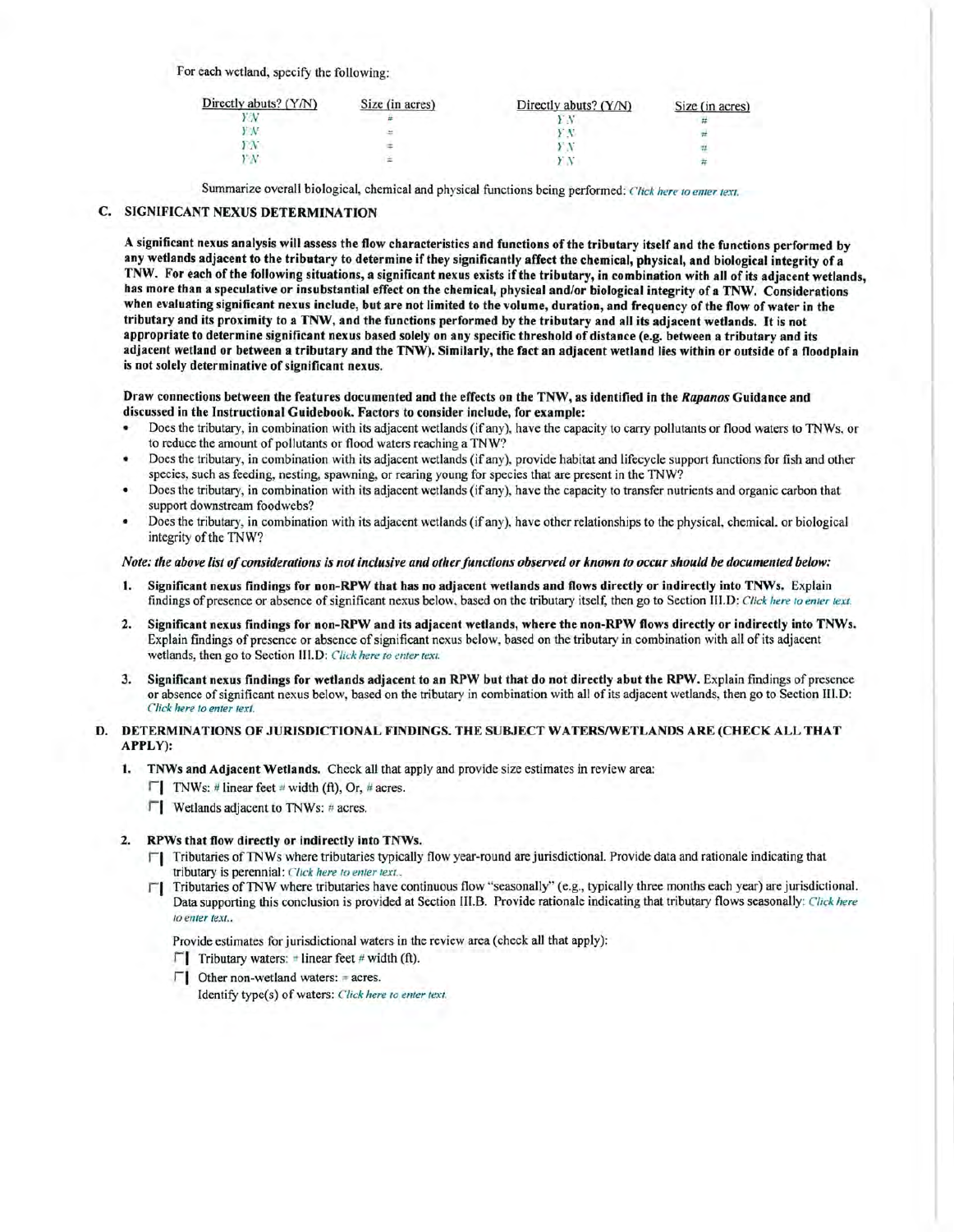# 3. Non-RPWs<sup>8</sup> that flow directly or indirectly into TNWs.

 $\Box$  Waterbody that is not a TNW or an RPW, but flows directly or indirectly into a TNW, and it has a significant nexus with a TNW is jurisdictional. Data supporting this conclusion is provided at Section IJI.C.

Provide estimates for jurisdictional waters within the review area (check all that apply):

- **T** Tributary waters:  $\neq$  linear feet  $\neq$  width (ft).
- r 1 Other non-wetland waters: *ii* acres.

Identify type(s) of waters: *Click here to enter text.* 

- Wetlands directly abutting an RPW that flow directly or indirectly into TNWs.
	- Fl Wetlands directly abut RPW and thus are jurisdictional as adjacent wetlands.
		- r 1 Wetlands directly abutting an RPW where tributaries typically flow year-round. Provide data and rationale indicating that tributary is perennial in Section III.D.2, above. Provide rationale indicating that wetland is directly abutting an RPW: *Click here to enter text.*
		- r'I Wetlands directly abutting an RPW where tributaries typically flow "seasonally." Provide data indicating that tributary is seasonal in Section III.Band rationale in Section III.D.2, above. Provide rationale indicating that wetland is directly abutting an RPW: *Click here to enter text.*

Provide acreage estimates for jurisdictional wetlands in the review area:  $\pm$  acres.

#### 5. Wetlands adjacent to but not directly abutting an RPW that flow directly or indirectly into TNWs.

 $\Box$  Wetlands that do not directly abut an RPW, but when considered in combination with the tributary to which they are adjacent and with similarly situated adjacent wetlands, have a significant nexus with a TNW are jurisidictional. Data supporting this conclusion is provided at Section III.C.

Provide acreage estimates for jurisdictional wetlands in the review area: # acres.

- 6. Wetlands adjacent to non-RPWs that flow directly or indirectly into TNWs.
	- $\Gamma$  Wetlands adjacent to such waters, and have when considered in combination with the tributary to which they are adiacent and with similarly situated adjacent wetlands, have a significant nexus with a TNW are jurisdictional. Data supporting this conclusion is provided at Section III.C.

Provide estimates for jurisdictional wetlands in the review area:  $\neq$  acres.

# 7. Impoundments of jurisdictional waters.<sup>9</sup>

- As a general rule, the impoundment of a jurisdictional tributary remains jurisdictional.
- Demonstrate that impoundment was created from "waters of the U.S.," or
- $\Box$  Demonstrate that water meets the criteria for one of the categories presented above (1-6), or
- $\Gamma$  Demonstrate that water is isolated with a nexus to commerce (see E below).
- E. ISOLATED [INTERSTATE OR INTRA-STATE] WATERS, INCLUDING ISOLATED WETLANDS, THE USE, DEGRADATION OR DESTRUCTION OF WHICH COULD AFFECT INTERSTATE COMMERCE, INCLUDING ANY SUCH WATERS (CHECK ALL THAT APPLY):<sup>10</sup>
	- $\lceil \cdot \rceil$  which are or could be used by interstate or foreign travelers for recreational or other purposes.
	- $\Box$  from which fish or shellfish are or could be taken and sold in interstate or foreign commerce.
	- $\Box$  which are or could be used for industrial purposes by industries in interstate commerce.
	- f'I Interstate isolated waters. Explain: *Click here to enter text.*
	- $\Box$  Other factors. Explain: *Click here to enter text*

# Identify water body and summarize rationale supporting determination: *Click here to enter text.*

- Provide estimates for jurisdictional waters in the review area (check all that apply):
- $\lceil \cdot \rceil$  Tributary waters: = linear feet # width (ft).
- $\Gamma$  Other non-wetland waters: = acres.
	- Identify type(s) of waters: Click here to enter text.
- Wetlands: # acres.

<sup>&</sup>lt;sup>8</sup>See Footnote # 3. 9  $\degree$  3. 9 To complete the key in Section III.D.6 of the Instructional Guidebook.

<sup>&</sup>lt;sup>10</sup> Prior to asserting or declining CWA jurisdiction based solely on this category, Corps Districts will elevate the action to Corps and EPA HQ for review consistent with the process described in the Corps/EPA Memorandum Regarding CWA Act Jurisdiction Following Rapanos.